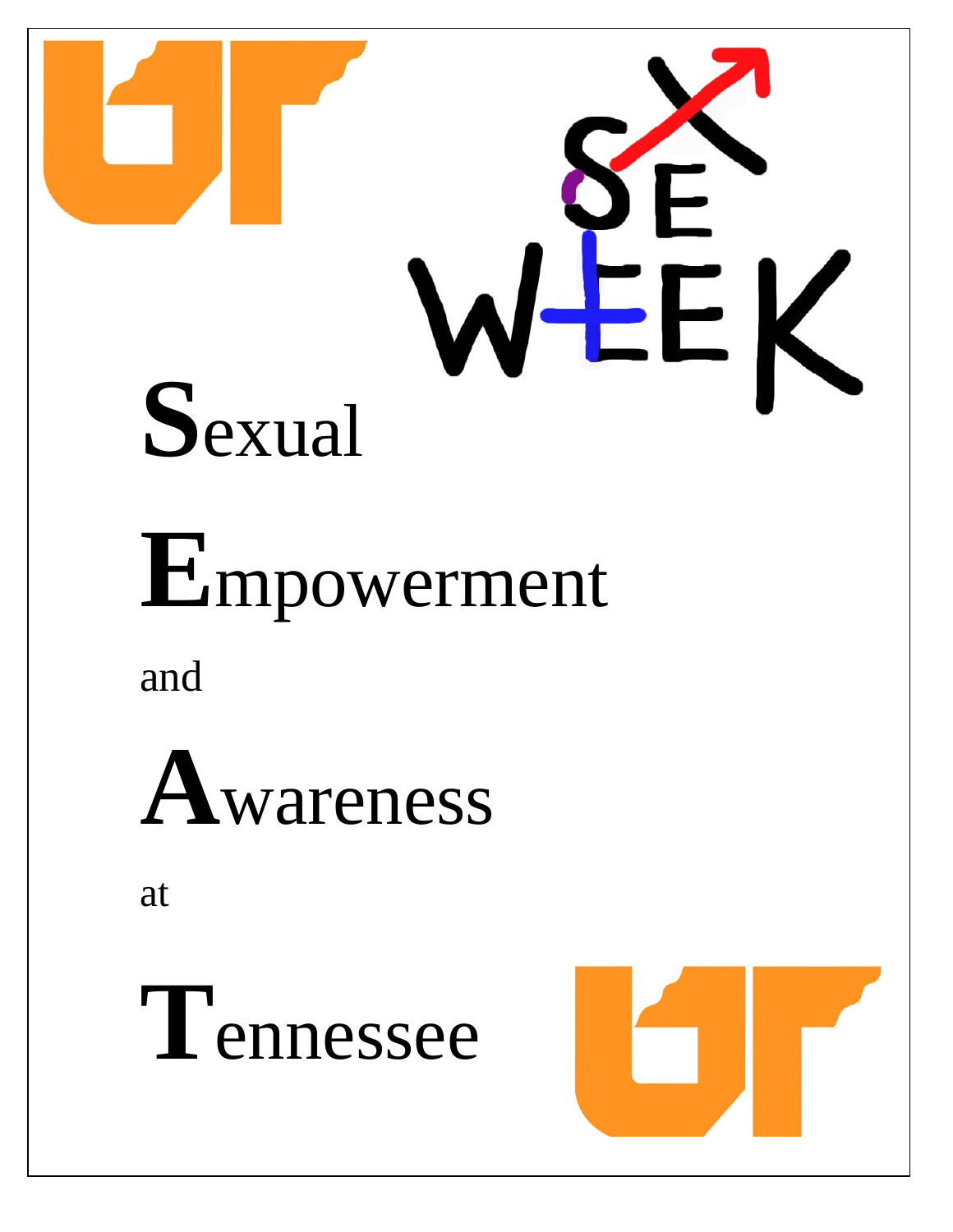- Cover Letter
- History of the Event
- Mission
- Vision
- Core Values
- Schedule
- Budget
- VOL Vision
- One-Year Plan
- -Contact Info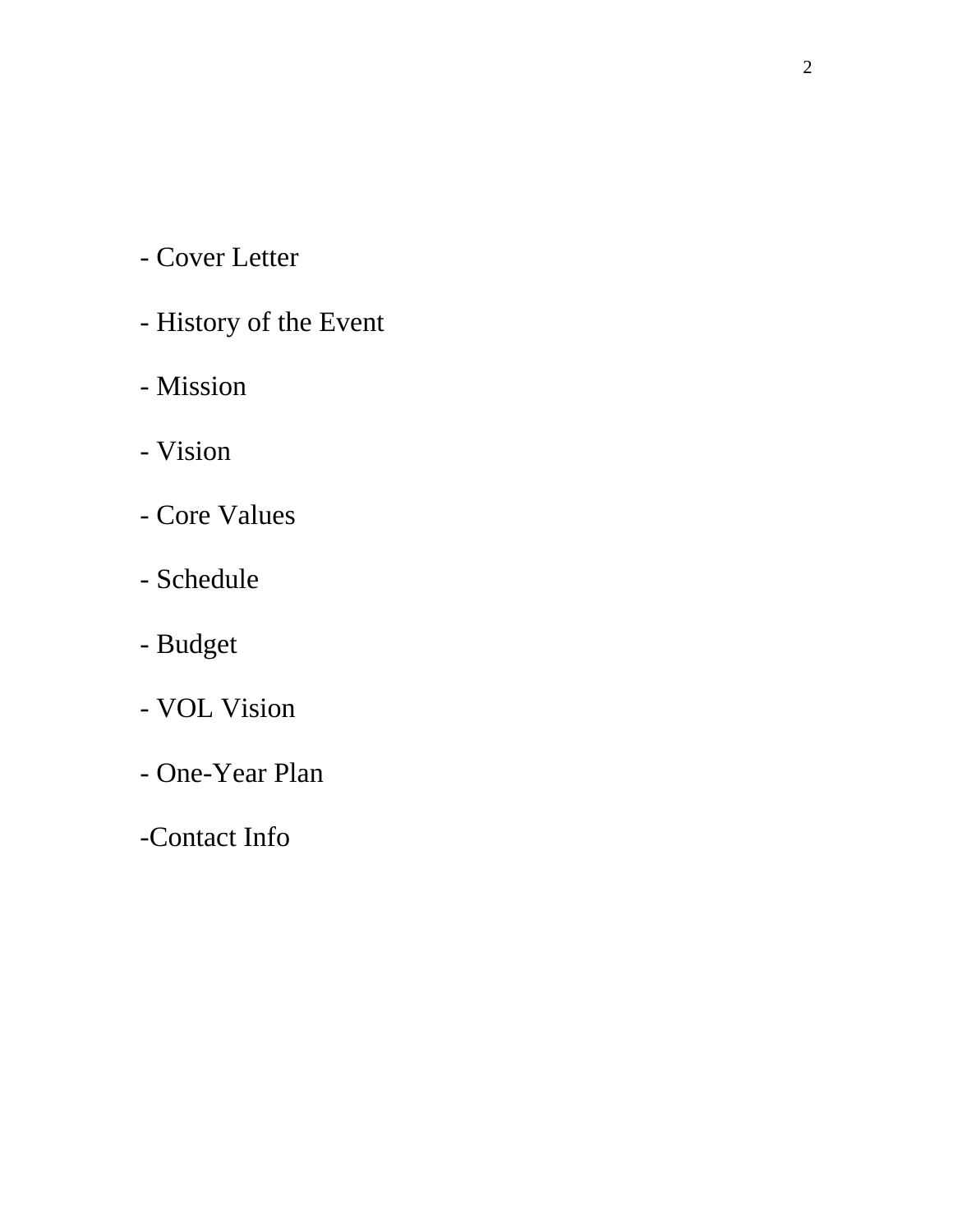## **Students, Faculty, and Staff of UTK!**

We're the co-founders and co-chairs of SEAT (Sexual Empowerment and Awareness at Tennessee) and Sex Week. SEAT is the student organization that will organize and present Sex Week each year at The University of Tennessee, Knoxville.

We believe in a comprehensive, sex-positive understanding of sexuality that promotes sexual health, pleasure, and empowerment. The dialogue we hope to cultivate will be LGBTQ-friendly, relevant to a wide array of audiences, medically accurate, held in a safe-space, and enlightening. The event does not presume everyone is having sex, so Sex Week will include programming for people who are not sexually active. SEAT will address issues of gender, sex, sexuality, and all the aspects of our lives that are affected by these issues, including culture, politics, religion, and even the economy. SEAT will be sensitive to sexual discourse within larger issues. Sex has historically been a site of oppression; therefore, discussions about sex and sexuality are important because they involve ideas not only about our personal physical and emotional lives but also the sociocultural context in which we're immersed.

This annual week-long event will foster ongoing, open, and productive dialogue and will add to the value of student life and the co-curricular education at The University of Tennessee, Knoxville. The week-long event will be composed of a variety of events focusing on education and entertainment, including basic tabling, seminars, keynote speakers, talent and fashion shows, and a film series. These events will explore concepts of love, gender identity, relationships, sexual orientation, and sex.

Our end-all goal is that everyone feels comfortable attending any of our events and each person leaves having a comprehensive understanding of sexuality, including health, pleasure, and empowerment. We look forward to bringing an urgently needed discussion to our campus and inviting you to lend your voices to the conversation! See you the first week of April 2013!

Brianna Rader Co-Founder and Co-Chair '12

Jacob Clark Co-Founder and Co-Chair '12

### **History:**

The first Sex Week was held at Yale University in 2002, and Harvard, Brown, and other prestigious universities quickly adopted the tradition. Ten years later, the Issues Committee of the Central Programming Council brought Megan Andelloux, a prominent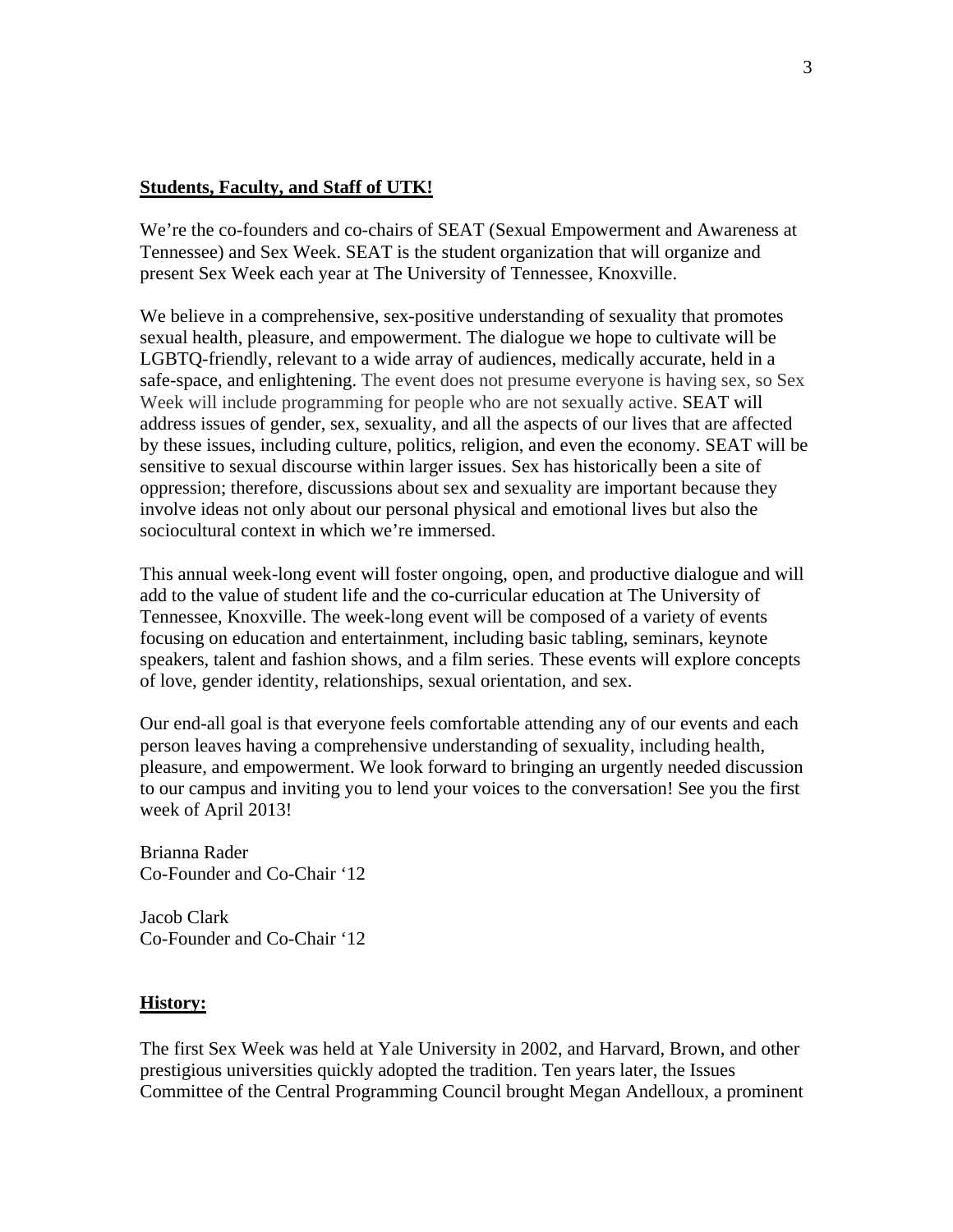sexologist, to speak to Tennessee students on topics of sexuality. After an extremely warm reception, two UTK students decided to collaborate to expand and bring Sex Week to The University of Tennessee Knoxville, making our school one of the first ten universities in the country to host a Sex Week. The two co-founders felt strongly about bringing this program to UTK and the state of Tennessee because of the need for more openness and justice around these issues, in addition to the fact that opportunities to discuss these topics are rare. Appreciating the diversity and unity of the human experience entails understanding the range of sexual and gender identities we hold and express, including how these are shaped by culture, politics, religion, the environment, and even the economy. College is about education and thoughtful discussion, and that includes important topics like sex and sexuality.

#### **Mission Statement:**

SEAT is an organization with the mission of fostering a comprehensive and academically-informed conversation about sex, sexuality, and relationships with the purpose of educating The University of Tennessee Knoxville student body and the Knoxville community through innovative, collaborative, and entertaining programming and events.

#### **Vision:**

Sex Week will become a traditional, annual event at The University of Tennessee Knoxville with a sustainable budget and will be recognized as a significant contributor to the value of student life and to the co-curricular education of students at UTK.

### **Core Values:**

1. Open-mindedness: advocate for a comprehensive understanding of sex and sexuality and cultivate dialogue on these topics.

2. Inclusivity: Create programming and facilitate discussions that are inclusive of all beliefs and ideas in order to create a safe environment for open dialogue.

3. Interdisciplinarity: ensuring academic soundness by including all perspectives and crossing traditional boundaries.

4. Sex-positivity: positive reception of others' sexual expression regardless of personal views and embracement of sexuality as fundamental to the human experience

5. Growth and Development: encourage exposure in an effort to help one's self and one's peers enhance awareness, knowledge, and understanding in order to become empowered individuals.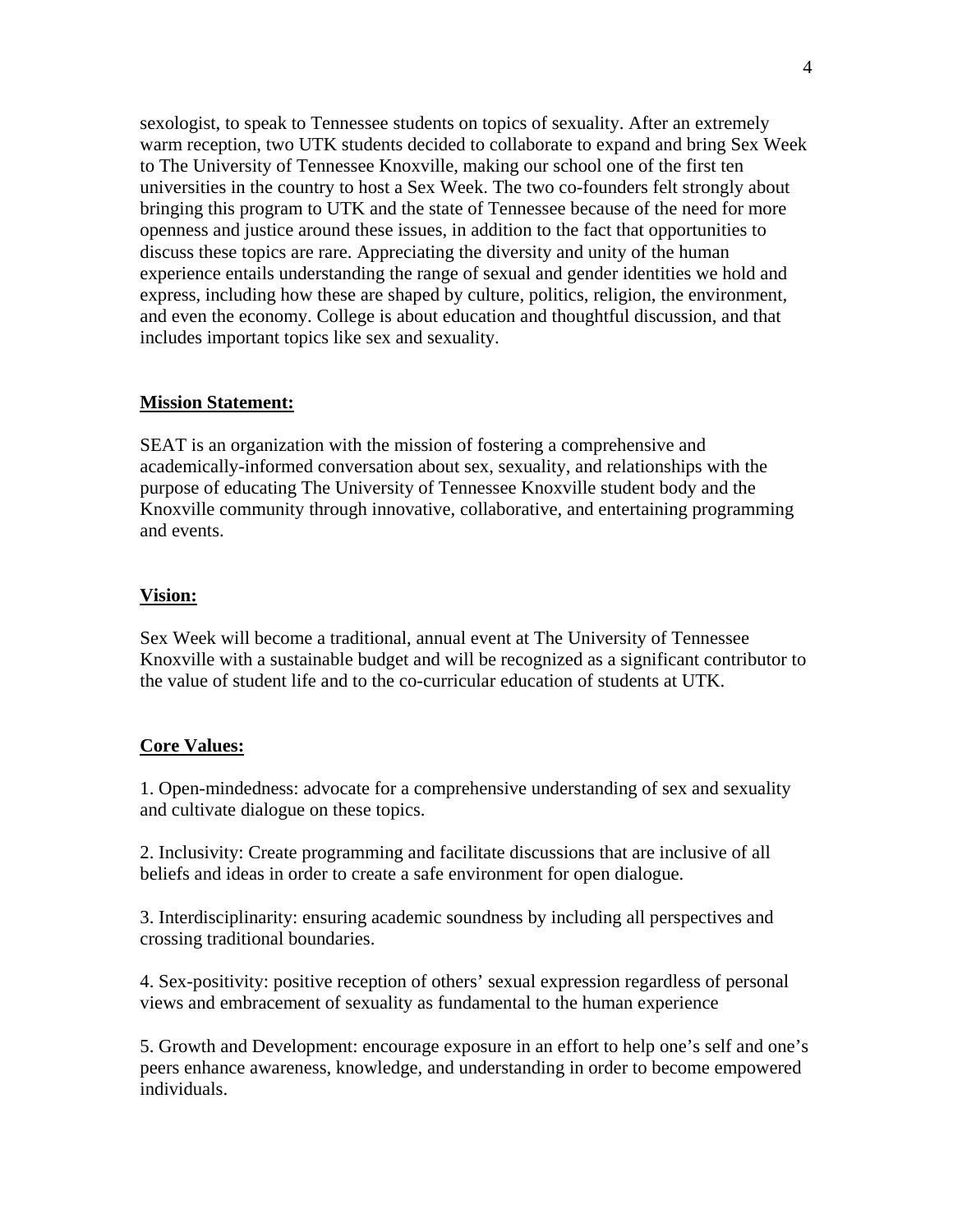6. Transparency: SEAT will strive to remain honest and diligent in our functioning and work.

**Schedule:** *This is what a possible schedule would look like. Arrangement of topics would depend on availability of speakers, facilities, and funds. First week of April 2013.* 

*Ongoing through the week:*  Tabling for Safe Sex and Health information Advertising

*Sunday*: Kick-Off Event Keynote Address – Megan Andelloux –(a broad speech, extensive list of topics)

#### *Monday*:

Topic Speaker – Reid Mihalko – Getting Laid (Rape Culture); Hook-Up Culture on College Campuses; Personal Motivational Speech on Sexuality

Discussion Panel - Religion and Sexuality (local religious leaders and specialists) Seminar – Virginity Conference Part 1 (Aida Mundley) Entertainment Event – Sex Trivia Seminar – Dr. Tina Shepardson

*Tuesday*:

Topic Speaker – Sinclair Sexsmith – Messing Around with Gender; Literary Workshop Topic Speaker – Charlie Glickman – Sex Positivity; Queer as a Verb; The Performance of Masculinity Discussion Panel - Gender Roles and Sexual Expectations (in house as much as possible) Entertainment – Sex Talent Show/Empowerment Fashion Show Seminar – Transgender Topics Talk – Dr. Lynn Sacco – TBD

*Wednesday*:

Topic Speaker – Shanna Katz – Disability and Sex; Body Image Discussion Panel - Sex and the Law (Law school professors and other qualified indv.s) Talk – Sex Positive Abstinence Education (specific to the state of Tennessee) Film Series: Hysteria is an example Seminar – Virginity Conference Part 2 (Aida Mundley)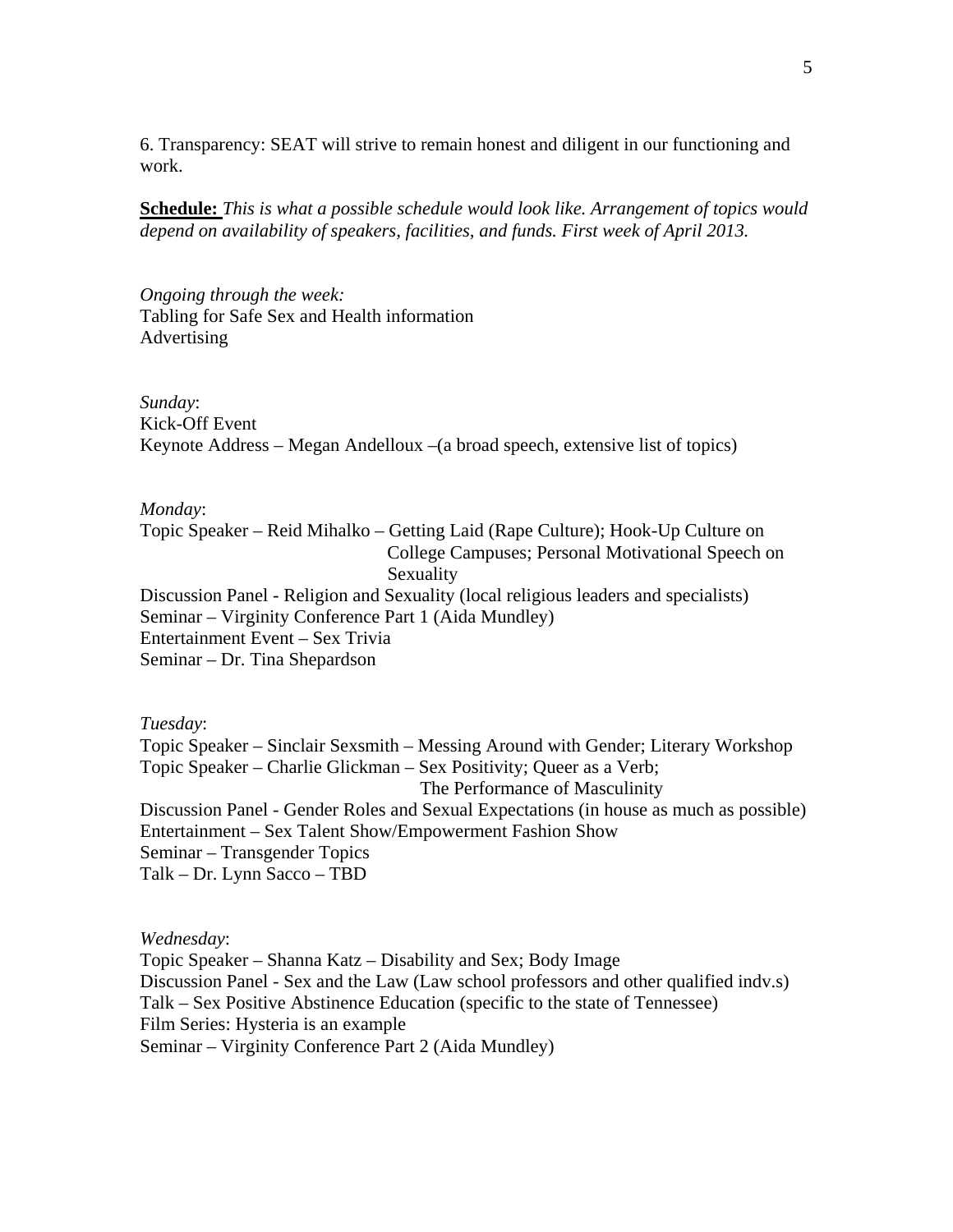*Thursday*: Sexual Assault Awareness Breakfast Topic Speaker - The Mayhems – Sexual Consent/Communication; Non-monogamy Discussion Panel – Racial Issues and Sexuality (Sex in diverse cultures) Entertainment Event – Lambda Drag Show Seminar – How to Talk to Your Doctor About Sexual Issues (maybe an Ob/Gyn)

*Friday*: Closing Event/Large Gathering

# **Budget:**

\*Potential Monetary Sponsorships:

- CPC Discretionary Funds
- BCPC
- UPSF
- Academic Departments
- Local Businesses and Individual Supporters
- Large Corporations
- Non-profit organization donations
- Vice-Chancellor LGBT Commission (along with others that will support)
- Haslam and Chancellor's Honors Programs
- College Scholars Program

\*Potential Non-monetary (physical support) partnerships

- All interested student organizations

\*Item Breakdown:

- Honorariums for all speakers (All inclusive cost—flight, hotel, etc.) \$10,000
- Advertising \$2,000
- $-$  T-shirts  $-$  \$500  $-$  \$1,000
- Facilities (if needed) \$1000
- Kick-Off and Closing Events (catering and possibly tents, or entertainment) \$2,000
- Catering– \$1500
- Miscellaneous \$2,500

- Total: \$20,000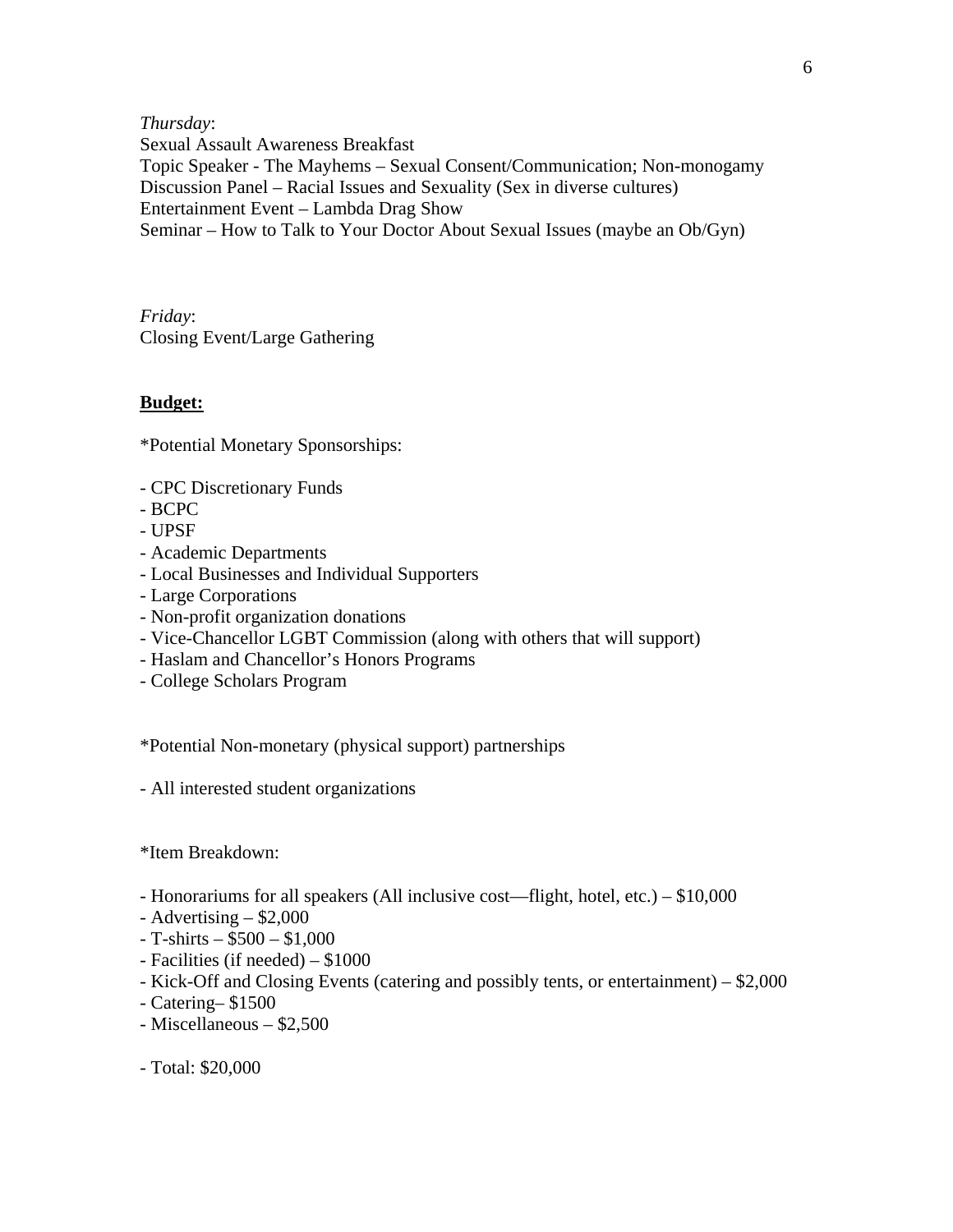## **Sex Week and the Vol Vision:**

*We, the founders of SEAT, have constructed and planned Sex Week to support The University of Tennessee's VOL Vision. The following is a short description of how the program will help the campus achieve the VOL Vision campus strategic plan.* 

1. Recruit, Develop, and graduate a diverse body of undergraduate students:

- Having a program such as Sex Week could help recruit more diverse incoming students. This event is designed to enable prospective students to find a niche and community that gives them the comfort of acceptance they require to make the decision to come to The University of Tennessee Knoxville and to optimize their educational experience.

- Students leave a university when they cannot make it their home. An adequate home provides inclusivity, safety, a sense of belonging, and the opportunity to express oneself transparently. Sex Week will, at least in part, strengthen these elements of home by fostering open dialogue and facilitating difficult but necessary discussions. It will provide a setting in which like individuals can collaborate and learn from each other's experiences.

- Sexuality is an issue that is experienced in academic, social, and cultural settings. Currently, there is no adequate programming that links sexuality to our higher education experience.

2. Educate and graduate increasing numbers of diverse graduate and professional students:

- Sexuality does not disappear after earning an undergraduate degree; one deals with sexuality his or her entire adult life. Sexuality is a public and mental issue in all cultures. Sex Week will recognize that the issues vary from culture to culture, and we plan to provide the tools and knowledge needed to have intelligent discussion and make good decisions regarding sexuality in academic, professional, and personal arenas.

3. Strengthen our capacity and productivity in research, scholarship, and creative activity:

- The state of Tennessee has a history of receiving negative press regarding ideas and topics that differ from previously accepted values. Sex Week is engineered to greatly enhance our reputation as an open-minded, embracing, and though-provoking university that values the opinions of all people and supports the intellectual examination of differing ideas.

- Sex Week's approach will not be a conventional one. We will embrace an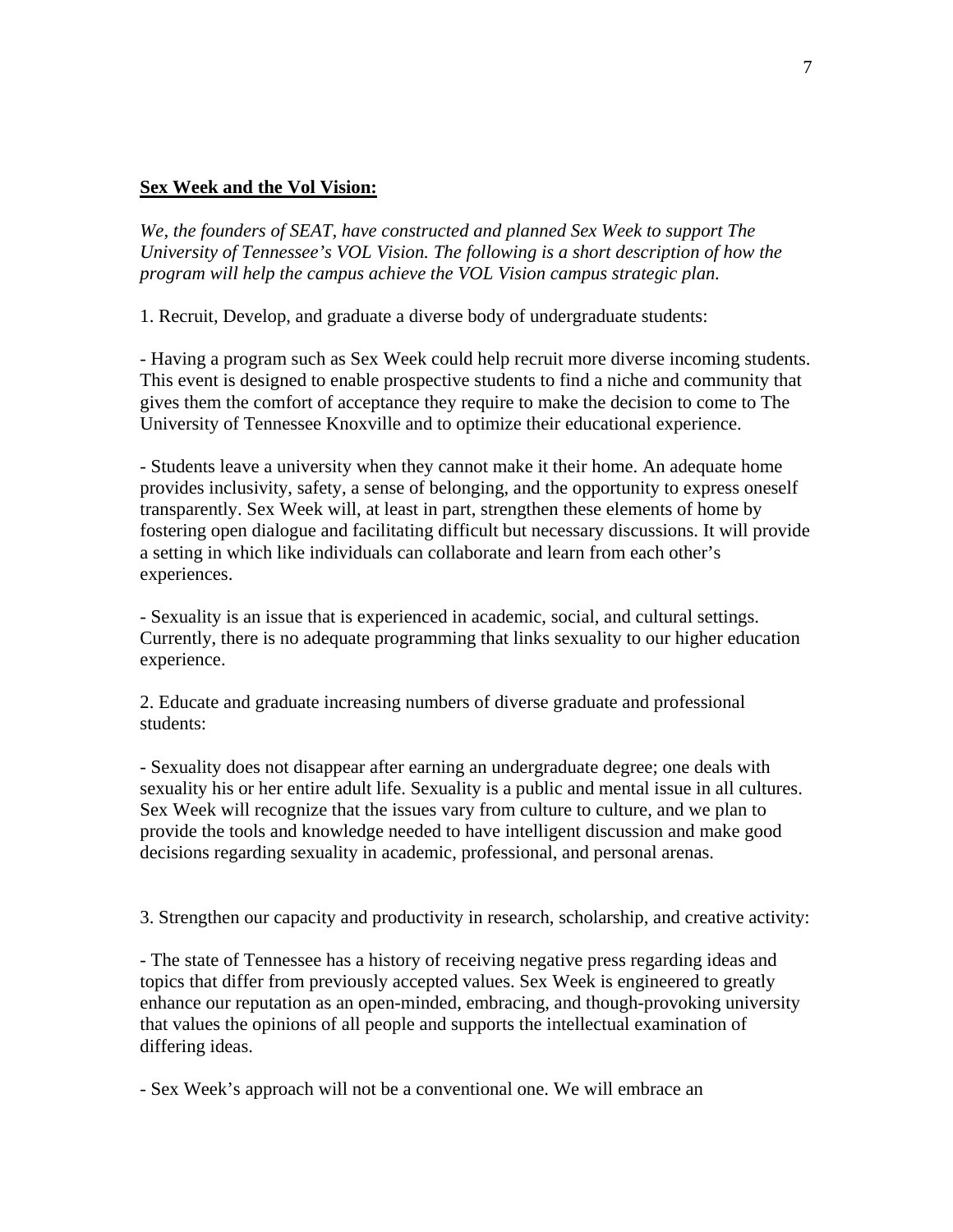interdisciplinary approach that will cross traditional academic boundaries by integrating various types of presentations and ensuring that all participants are as engaged in the process as they want to be. This is consistent with the "centers-based" approach.

- Sex Week could provide the platform for new, relevant research to be performed or new applied scholarship to be presented. Students have observed that some professors present research to the community that is not easily accessible to undergraduate students. Sex Week can highlight our own faculty in their scholarship in a manner that is friendlier and more inviting to the undergraduate student. The event may, therefore, enhance the research capacity at UTK.

4. Attract and retain stellar, diverse faculty and staff:

- Sex Week is constructed to integrate discussions about sexuality and gender in a way that is academically sound and deserving of respect from esteemed faculty and staff. Sex Week plans to unite the entire campus through conversations that will strengthen the community in a way that only activities such as athletics have in the past. SEAT hopes that the resulting enthusiasm will create a more energetic atmosphere for faculty and staff.

-Sex Week will assist in obtaining and retaining a stellar and diverse faculty for the same reasons it will attract stellar and diverse students.

- Sex Week plans to bring professors from other universities and new scholars for our events but also for the opportunity to have their work vetted by interested faculty and staff at UTK and vice versa.

5. Continually improve the resource base:

- Sex Week plans to solicit health organizations to donate products and other resources to The University of Tennessee Knoxville, specifically the student health center.

- Sex Week plans to bring a speaker, Shanna Katz, who specializes in sexuality in (physical and mental) disability. She offers seminars for faculty and staff that train them for effectively dealing with students who have come to them with concerns relating to sexuality. This would especially be important to the Counseling Center. Similar to UTK's work with the Safe Zone training, Ms. Katz's seminar covers a broader range of topics in sexuality that can expand the already valuable Safe Zone program at UTK.

- Several (sex product) companies offer funds for educational purposes. We will be applying for such funds and plan to use them to achieve our mission, and we want to work with campus administrators to attain resources for the entire campus.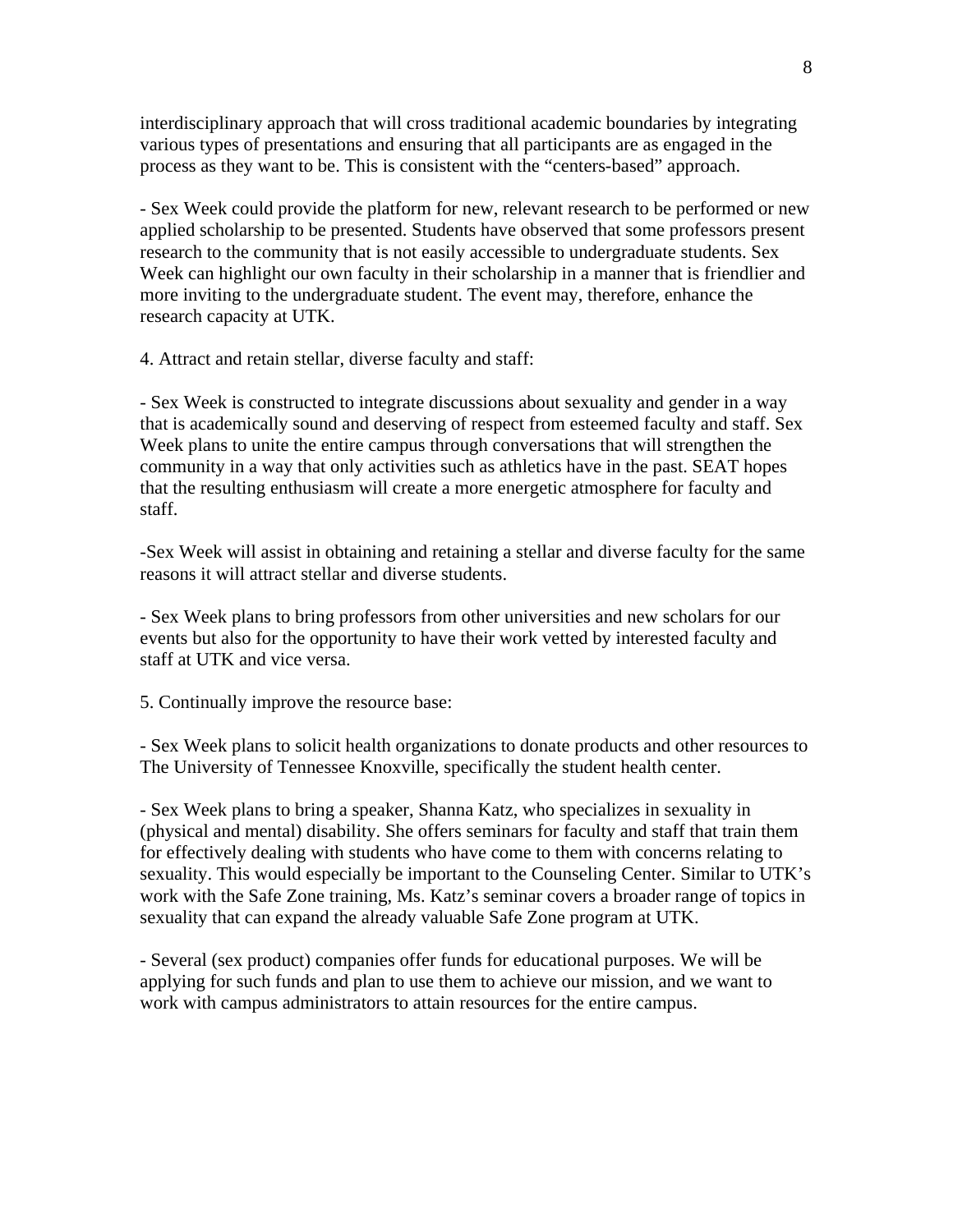# **One-Year Plan:**

*The following is the outline of the One-Year Plan for SEAT and Sex Week. It includes items that have already been completed (May – August 2012) and items that have yet to be completed. This plan is not rigid but is the ideal timeline.* 

### *May - August 2012*

- Meet with faculty and staff at UT to gain support and knowledge.

- Contact and Confirm Interest of all external (to UTK) speakers.

- Complete Tentative Schedule, Budget Plan, and Student Organization Requirements as outlined by the Office of Student Life.

- Launch Social Media Ad Campaign

#### *August 2012*

- Contact and/or meet with all faculty and staff interested in participating in Sex Week.

- Contact and meet with local business sponsors and supportive organizations.

- Meet with various administrative officials at UTK.

- Carry out any remaining internal communication.

- Begin membership drive.

#### *September 2012*

- Shift focus to external issues (contracting, off-campus events, fundraising, etc.) and fundraising within the structures existing at UTK.

- Visit student groups and Chancellor's commissions to seek advice and financial support.

- Solicit participation of all groups who wish to have a voice in Sex Week.

- Publish final list of topics.

#### *October 2012*

- Rap up initial fundraising efforts and transition fundraising to fundraising coordinator to lead on-going efforts until Sex Week.

- Reestablish contacts with all faculty and staff participants to work out exact details of Sex Week.

- Have all new members familiarized with Sex Week and mobilize them.

*November 2012*